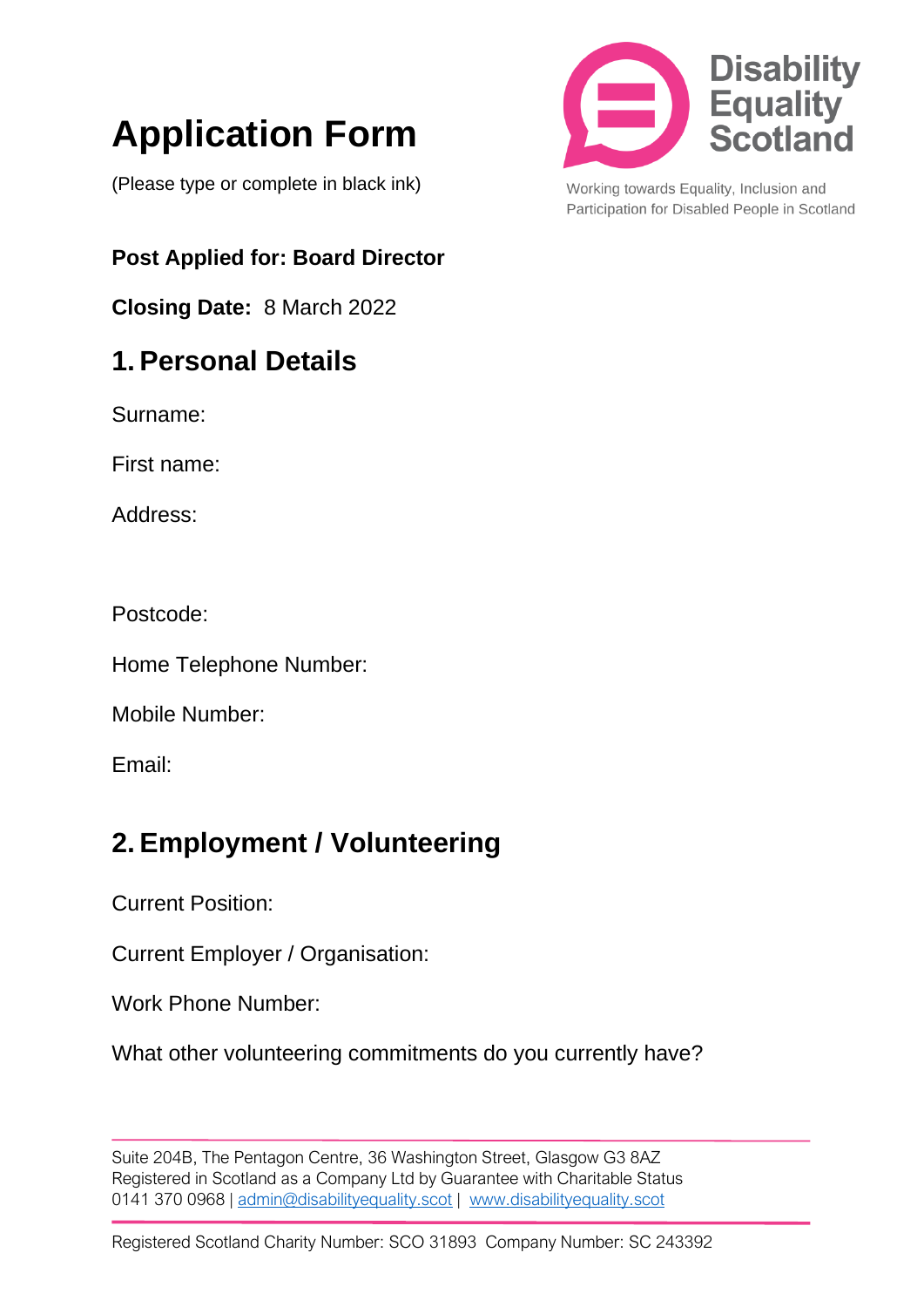

## **3. Experience and Skills**

Please tick the areas of expertise/contribution you feel you can make to further the mission of Disability Equality Scotland: **(Please attached your CV detailing your relevant experience to this position.)**

| Credible spokesperson                    |  |  |
|------------------------------------------|--|--|
| Governance                               |  |  |
| Disability and discrimination            |  |  |
| The Equality Act 2010                    |  |  |
| <b>Access Audits</b>                     |  |  |
| Financial, especially charity accounting |  |  |
| <b>Equal Opportunities</b>               |  |  |
| Fundraising                              |  |  |
| Marketing                                |  |  |
| Media / PR                               |  |  |
| Networks/Alliances/Partnerships          |  |  |
| <b>Policy Implementation</b>             |  |  |
| Political and parliamentary              |  |  |
| Housing / Property                       |  |  |
| Volunteer support                        |  |  |

Please list here any other additional skills / expertise you can contribute:

Suite 204B, The Pentagon Centre, 36 Washington Street, Glasgow G3 8AZ Registered in Scotland as a Company Ltd by Guarantee with Charitable Status 0141 370 0968 | [admin@disabilityequality.scot](mailto:admin@disabilityequality.scot) | [www.disabilityequality.scot](http://www.disabilityequality.scot/)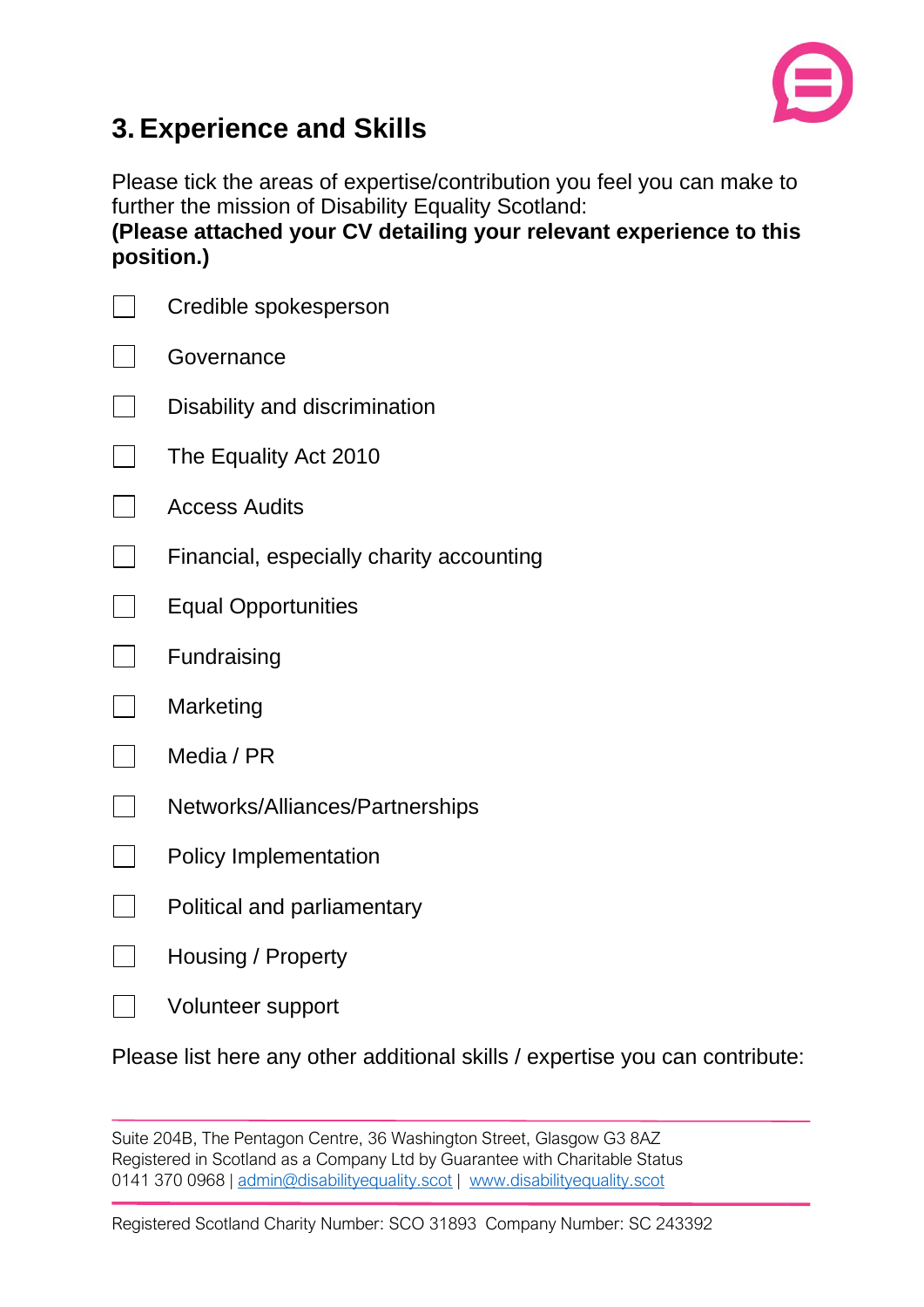

#### **4. Boards and Committees**

Please list below any boards or committees you serve on or have served on:

Organisation:

Role/Title:

Date of Service:

Organisation:

Role/Title:

Date of Service:

Organisation:

Role/Title:

Date of Service: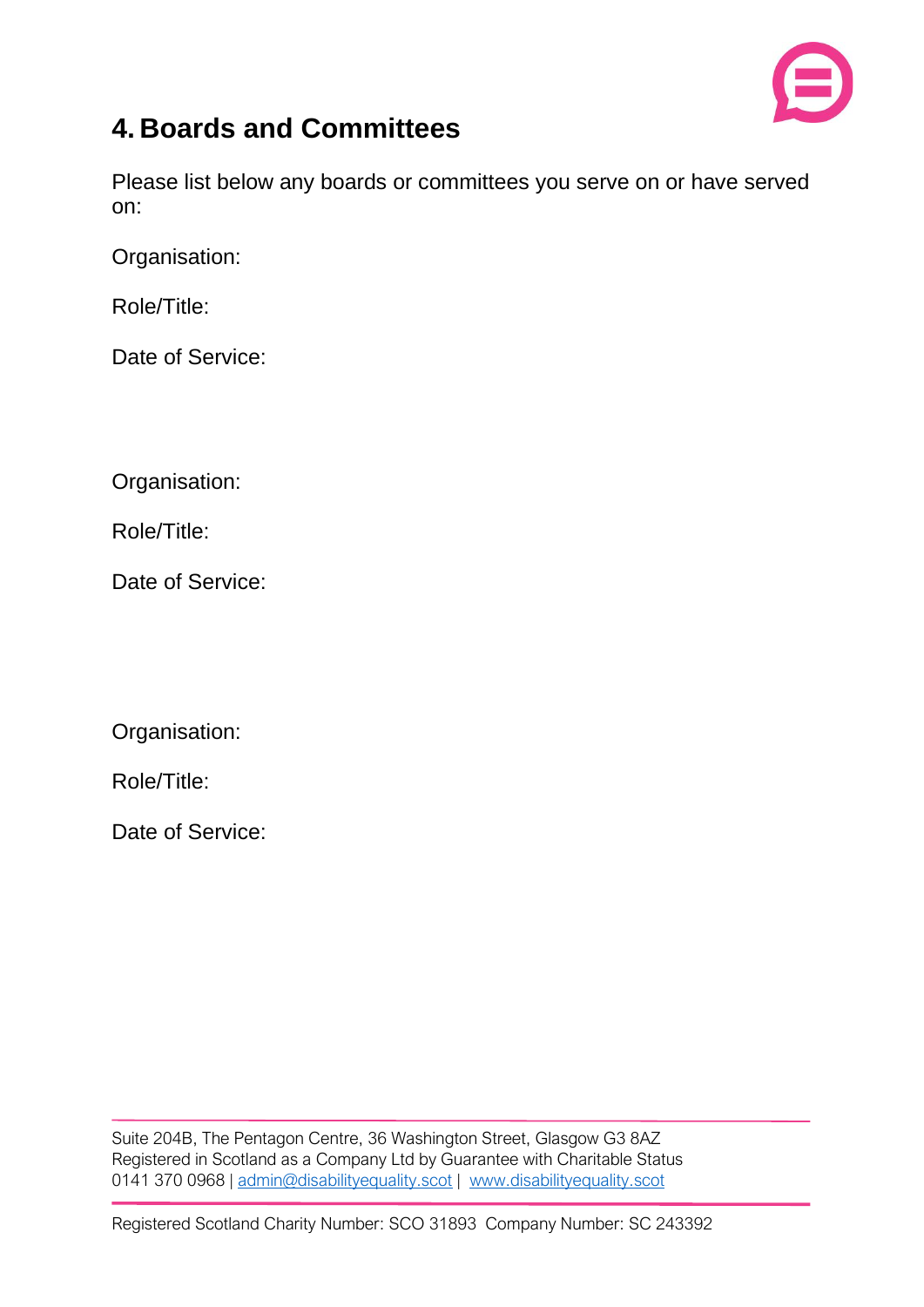

#### **5. About You**

Do you have a disability or long-term health condition?



 $Yes \t\t \Box No$ 

What experience do you have working with disabled people?

Why are you interested in serving as a Board member for Disability Equality Scotland?

How do you feel Disability Equality Scotland would benefit from your involvement on the Board?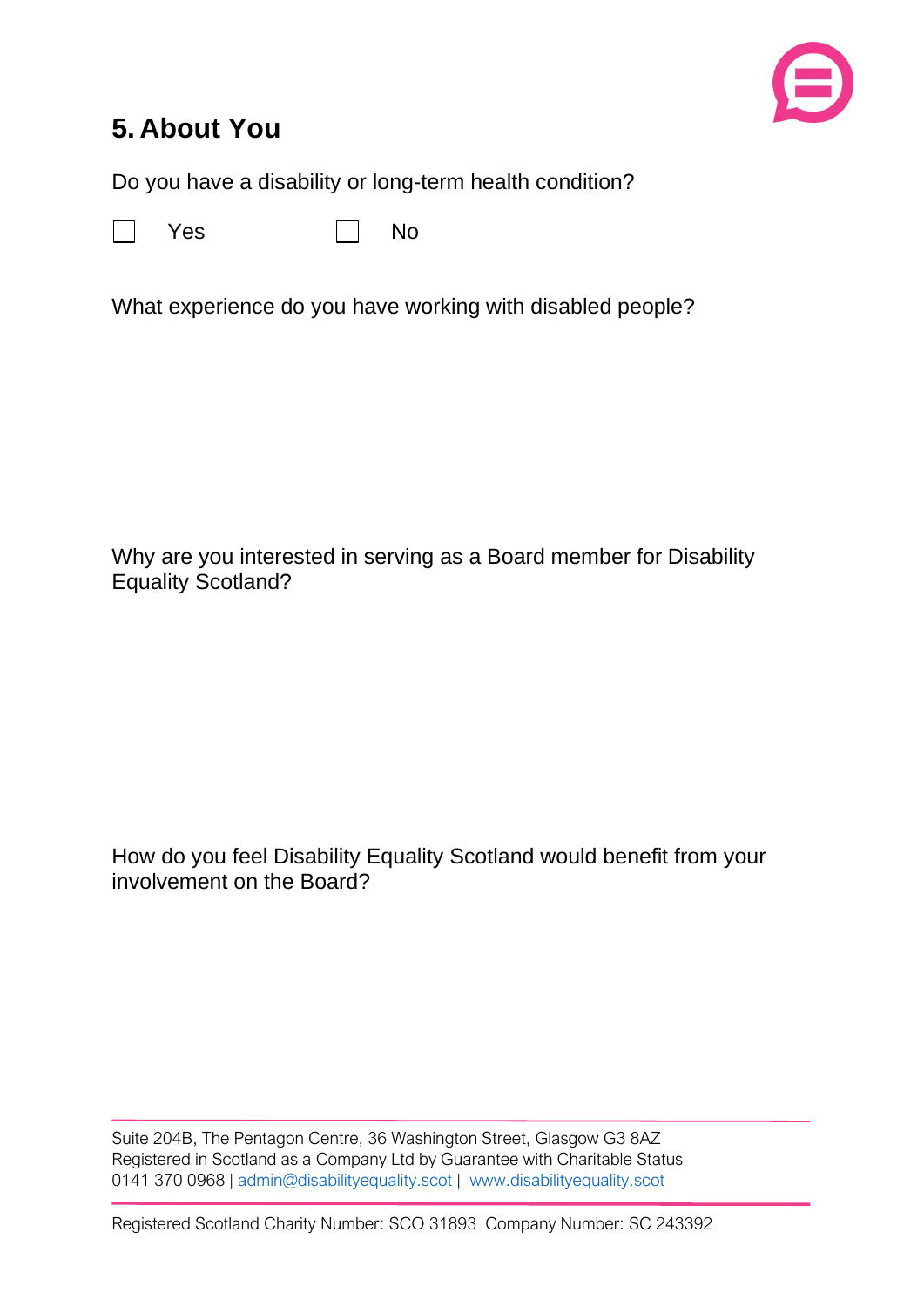

Please share any other information you feel important for consideration of your application to serve as a Disability Equality Scotland Board member:

### **6. Protection of Vulnerable Groups (PVG)**

The successful candidate will be subject to membership of the Protection of Vulnerable Groups Scheme. Confirmation of appointment will be conditional on the satisfactory outcome of this process

#### **7. Guaranteed Interview Scheme**

Disability Equality Scotland will offer a guaranteed interview to candidates with a disability who meet the criteria for this post.

Do you wish to be considered for a guaranteed interview?

 $Yes \Box$  No  $\Box$ 

Do you have any support needs which we should be aware of?

 $Yes \Box$  No  $\Box$ 

If yes, please provide details of any assistance you require.